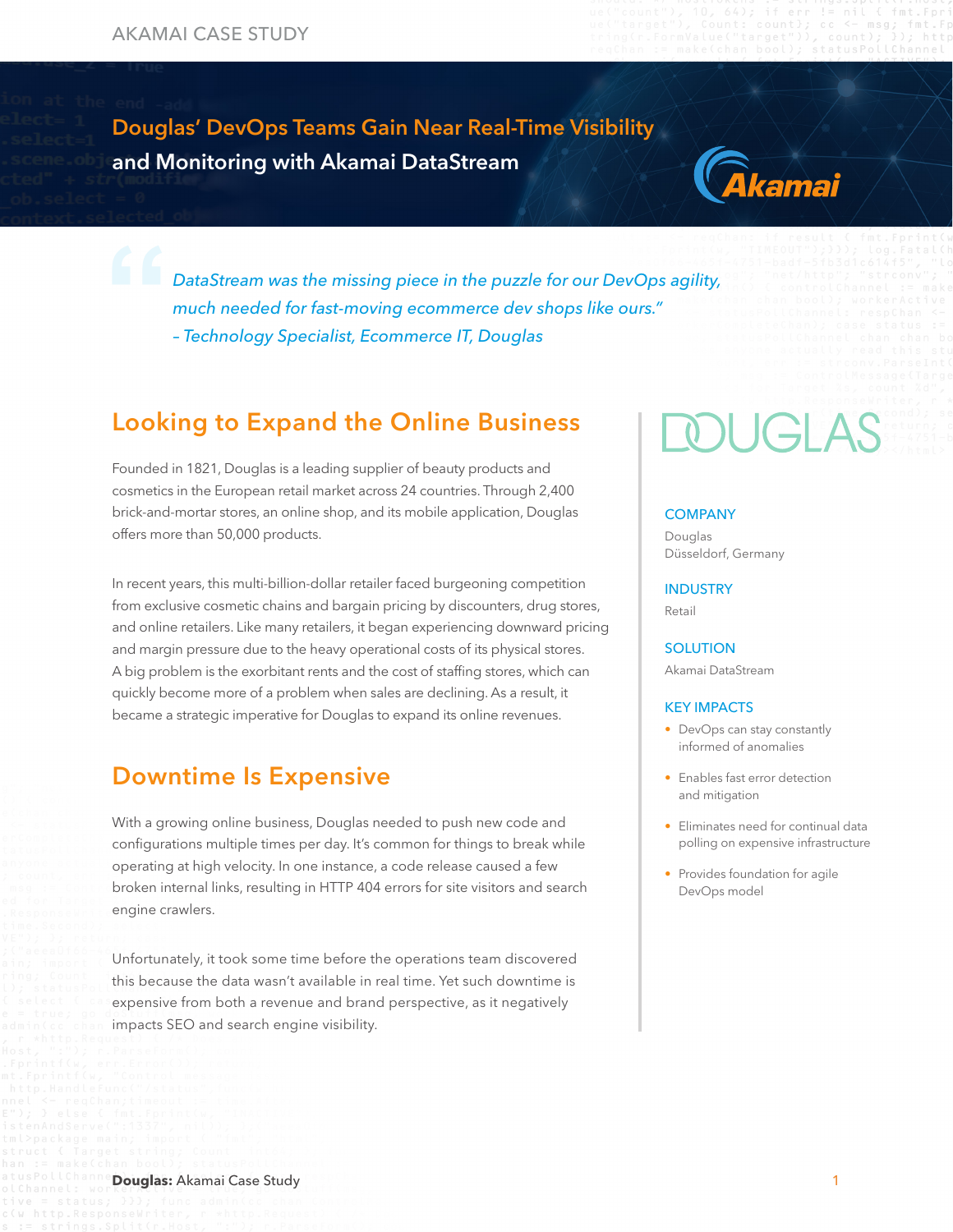### Douglas' DevOps Teams Gain Near Real-Time Visibility and Monitoring with Akamai DataStream

The DevOps teams use application performance monitoring (APM) tools for distributed tracing and customer analytics tools for end-user browser activity and traffic monitoring. However, this data is either geared toward business insights or limited by selective page instrumentation with JS tags. The DevOps teams needed to go one layer deeper into HTTP logs to discover, trace, and fix errors faster. They also needed real-time visibility into all layers of their technology stack, including the CDN-enabled middle mile.

Businesses like Douglas must know what's happening at the edge of their networks in real time and bake that information into a holistic system health monitoring view with integrated log feeds from other layers of the stack. This visibility and control become increasingly indispensable as companies progressively move content and application logic to the edge away from the congested origins.

### Gaining Real-Time Visibility

With DataStream from Akamai, Douglas' DevOps teams could quickly trace and fix errors. More specifically, they gained programmatic access to real-time log data, enabling high-velocity, streamlined development and operational workflows. In addition to enabling faster discovery and mean time to recover, this provides the foundation for the agile DevOps model that Douglas is progressively implementing.

#### Continuous Monitoring

With the help of Push APIs, Douglas can operate on a low-cost, scalable serverless architecture, eliminating the need for servers forever polling APIs for data. Log collection runs automatically and regularly with DataStream pushing six raw log streams to the respective cloud storage buckets through the processing pipeline. At the same time, Douglas has the necessary controls to individually turn data streams on or off. Once the logs have been pre-processed and HTTP status codes are aggregated at the 300, 400, and 500 levels, operators can stay constantly informed about anomalies.

### Before and After Monitoring

The risk of code breaks is particularly high following a new deployment. The aggregated logs from DataStream or third-party analytics systems such as Kinesis are piped to dashboarding and alerting tools like CloudWatch, Athena, or Grafana. When the aggregated metrics indicate unusual error patterns or trigger anomaly alerts such as for a high error count over the predefined threshold — operators are informed in near real time. They can then pull raw logs to drill down to the cause and correlate with data from other layers of the stack for the time preceding the anomaly. It's also possible for them to score anomalies and detect patterns. Both the raw and aggregated logs are stored as a short-term data buffer and as long-term storage for historical analysis.